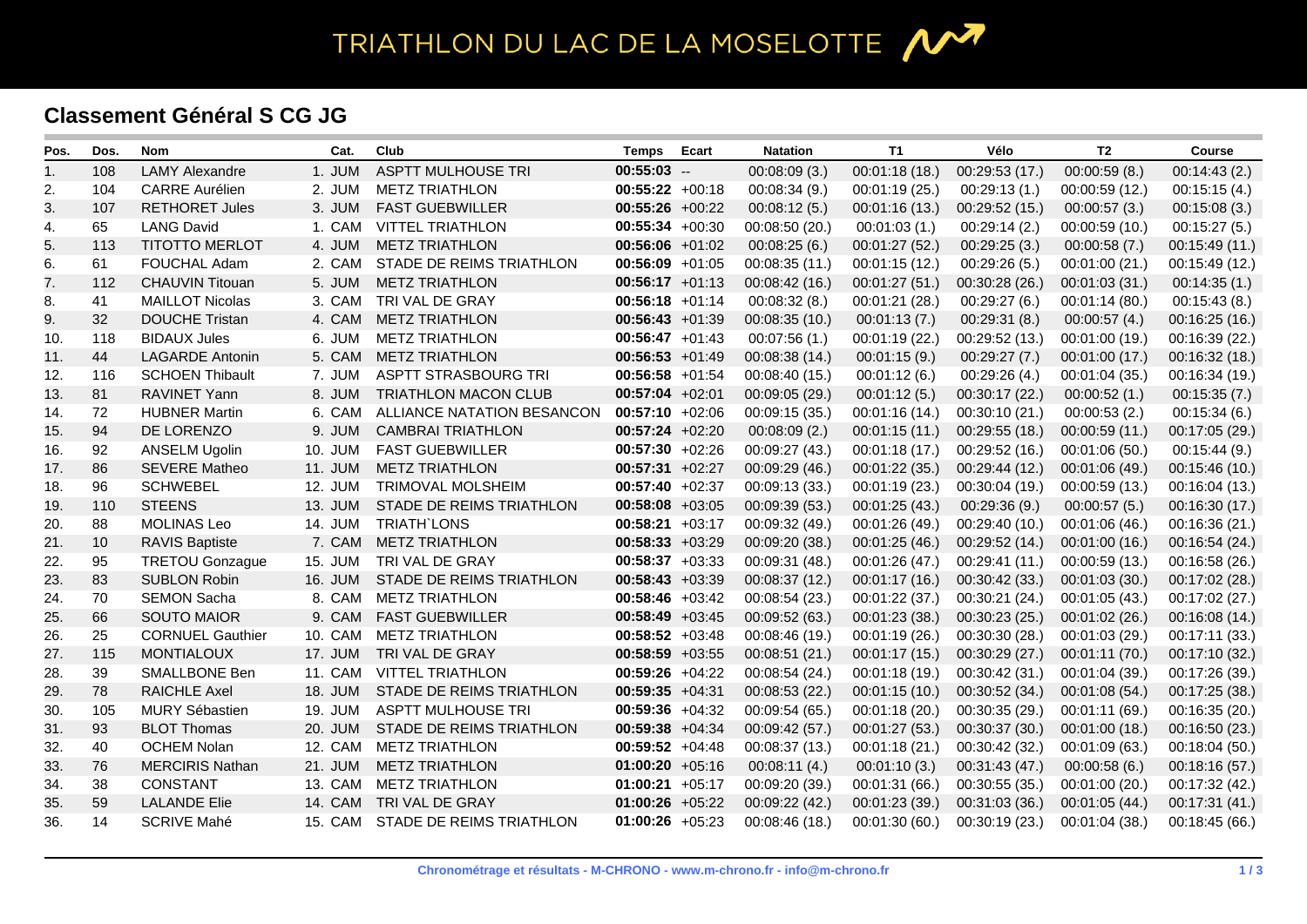## TRIATHLON DU LAC DE LA MOSELOTTE 1

| Pos. | Dos. | Nom                    | Cat.    | Club                           | Temps              | Ecart | <b>Natation</b> | T1              | Vélo           | T2             | <b>Course</b>  |
|------|------|------------------------|---------|--------------------------------|--------------------|-------|-----------------|-----------------|----------------|----------------|----------------|
| 37.  | 103  | <b>GIANNANTONIO</b>    | 22. JUM | <b>ASPTT MULHOUSE TRI</b>      | $01:00:49 +05:45$  |       | 00:08:57 (26.)  | 00:01:22 (36.)  | 00:31:28 (42.) | 00:01:12 (74.) | 00:17:47 (46.) |
| 38.  | 36   | <b>MENETRE Gabin</b>   | 16. CAM | <b>DOLE TRIATHLON</b>          | $01:00:52 +05:48$  |       | 00:09:12 (32.)  | 00:01:21 (30.)  | 00:32:12 (54.) | 00:00:59 (15.) | 00:17:05 (30.) |
| 39.  | 98   | <b>REMY Baptiste</b>   | 23. JUM | TRI VOSGES DU NORD             | $01:01:06 +06:03$  |       | 00:10:22(75)    | 00:01:21 (27.)  | 00:30:05(20.)  | 00:01:01 (23.) | 00:18:15 (56.) |
| 40.  | 37   | <b>LANCE Corentin</b>  | 17. CAM | <b>DOLE TRIATHLON</b>          | $01:01:11 + 06:07$ |       | 00:09:01 (28.)  | 00:01:33 (70.)  | 00:31:13 (39.) | 00:01:08 (55.) | 00:18:14 (55.) |
| 41.  | 52   | <b>DAGUET Killian</b>  | 18. CAM | <b>ASPTT MULHOUSE TRI</b>      | $01:01:43 +06:39$  |       | 00:08:55(25.)   | 00:01:19 (24.)  | 00:31:35 (44.) | 00:01:15 (84.) | 00:18:36 (60.) |
| 42.  | 68   | <b>BOILEAU Thomas</b>  | 19. CAM | TRIATHLON NANCY LORRAINE       | $01:01:46$ +06:42  |       | 00:09:30 (47.)  | 00:01:31 (61.)  | 00:32:07 (52.) | 00:01:01 (25.) | 00:17:35 (43.) |
| 43.  | 111  | <b>VAN DALEN Loris</b> | 24. JUM | <b>TROYES GYMNIQUE TRI 10</b>  | $01:02:13 +07:09$  |       | 00:11:15 (93.)  | 00:01:34 (73.)  | 00:31:22(40.)  | 00:01:02(27.)  | 00:16:58 (25.) |
| 44.  | 80   | <b>CAMUS Gaspard</b>   | 25. JUM | PAYS DE MONTBELIARD            | $01:02:20 +07:16$  |       | 00:09:43 (58.)  | 00:01:24 (42.)  |                |                |                |
| 45.  | 21   | <b>SCHILTZ Finn</b>    | 20. CAM |                                | $01:02:20 +07:16$  |       | 00:09:27 (44.)  | 00:01:37 (82.)  | 00:32:10(53)   | 00:01:08 (56.) | 00:17:56 (48.) |
| 46.  | 6    | <b>FONTAINE Maxime</b> | 21. CAM | STADE DE REIMS TRIATHLON       | $01:02:29$ +07:25  |       | 00:09:45 (59.)  | 00:01:24 (40.)  | 00:32:07 (49.) | 00:01:04 (36.) | 00:18:07 (52.) |
| 47.  | 49   | <b>KREBS Jules</b>     | 22. CAM | TRIMOVAL MOLSHEIM              | $01:02:31 +07:27$  |       | 00:10:48 (87.)  | 00:01:04(2.)    | 00:31:24(41.)  | 00:01:02 (28.) | 00:18:12 (54.) |
| 48.  | 69   | <b>IFFER Elias</b>     | 23. CAM | ASPTT STRASBOURG TRI           | $01:02:34$ +07:30  |       |                 |                 |                |                | 00:18:05 (51.) |
| 49.  | 48   | SENDROIU Vlad          | 24. CAM | <b>ASPTT STRASBOURG TRI</b>    | $01:02:43 +07:39$  |       | 00:09:14(34)    | 00:01:13(8.)    | 00:32:48(57.)  | 00:01:04 (34.) | 00:18:22 (58.) |
| 50.  | 53   | FORÊT Théo             | 25. CAM | TRIMOVAL MOLSHEIM              | $01:02:44$ +07:40  |       | 00:09:46 (61.)  | 00:01:33 (71.)  | 00:33:56 (68.) | 00:01:04 (42.) | 00:16:23 (15.) |
| 51.  | 102  | <b>ROUX Corentin</b>   | 26. JUM | <b>BESANCON TRIATHLON</b>      | $01:02:53 +07:49$  |       | 00:10:06 (73.)  | 00:01:25 (45.)  | 00:32:45(56.)  | 00:01:07 (52.) | 00:17:28 (40.) |
| 52.  | 63   | <b>CHARLIER Evan</b>   | 26. CAM | TRIMOVAL MOLSHEIM              | $01:02:58$ +07:54  |       | 00:09:28 (45.)  | 00:01:37 (80.)  | 00:32:37 (55.) | 00:01:04 (40.) | 00:18:11 (53.) |
| 53.  | 64   | <b>CONTRI Florian</b>  | 27. CAM | STADE DE REIMS TRIATHLON       | $01:02:59$ +07:56  |       | 00:09:06 (30.)  | 00:01:21 (32.)  | 00:32:49 (58.) | 00:01:15(83)   | 00:18:27 (59.) |
| 54.  | 51   | <b>FORMET Thomas</b>   | 28. CAM | <b>GROUPE TRIATHLON VESOUL</b> | $01:03:10 +08:06$  |       | 00:10:41 (85.)  | 00:01:27 (50.)  | 00:31:07 (38.) | 00:01:09(60)   | 00:18:45 (65.) |
| 55.  | 55   | <b>HEBERT Tom</b>      | 29. CAM | TROYES GYMNIQUE TRI 10         | $01:03:15 +08:11$  |       | 00:10:00 (68.)  | 00:01:41 (86.)  | 00:31:37 (45.) | 00:01:18 (93.) | 00:18:37 (61.) |
| 56.  | 22   | PFEIFFER Louis         | 30. CAM | <b>ASPTT STRASBOURG TRI</b>    | $01:03:40 +08:36$  |       | 00:09:55 (66.)  | 00:01:33 (69.)  | 00:33:35 (64.) | 00:01:12 (73.) | 00:17:22 (35.) |
| 57.  | 82   | LADRANGE               | 27. JUM | CERCLE ATHLETIQUE BAR          | $01:03:56$ +08:52  |       | 00:11:19 (94.)  | 00:01:57 (102.) | 00:32:07 (48.) | 00:01:08(57.)  | 00:17:23 (36.) |
| 58.  | 109  | <b>KUSS Frederic</b>   | 28. JUM | <b>TAC COLMAR</b>              | $01:03:59 +08:55$  |       | 00:10:35 (82.)  | 00:01:32 (68.)  | 00:31:05 (37.) | 00:01:06 (47.) | 00:19:39 (77.) |
| 59.  | 71   | <b>SCHERRER</b>        | 31. CAM | <b>FAST GUEBWILLER</b>         | $01:04:13 +09:09$  |       | 00:10:20(74)    | 00:01:31 (62.)  | 00:33:04(60.)  | 00:01:13 (79.) | 00:18:03 (49.) |
| 60.  | 97   | PÉRIGUEUX Evan         | 29. JUM | STADE DE REIMS TRIATHLON       | $01:04:23 +09:20$  |       | 00:09:22 (41.)  | 00:01:31 (63.)  | 00:35:14 (89.) | 00:01:07 (53.) | 00:17:07 (31.) |
| 61.  | 47   | <b>SALZBORN Lucas</b>  | 32. CAM | <b>FAST GUEBWILLER</b>         | $01:04:33 +09:29$  |       | 00:11:09 (90.)  | 00:01:34 (72.)  | 00:31:33(43)   | 00:01:13 (76.) | 00:19:03 (68.) |
| 62.  | 19   | <b>BIBIE Ethan</b>     | 33. CAM | STADE DE REIMS TRIATHLON       | $01:04:39 +09:35$  |       | 00:09:39 (54.)  | 00:01:28 (54.)  | 00:35:00 (86.) | 00:01:08 (58.) | 00:17:22 (34.) |
| 63.  | 54   | <b>BRESSON Arthur</b>  | 34. CAM | <b>METZ TRIATHLON</b>          | $01:04:54 +09:50$  |       | 00:10:31 (79.)  | 00:01:36 (76.)  | 00:33:08(61)   | 00:01:01 (24.) | 00:18:37 (62.) |
| 64.  | 85   | <b>DENIS Thomas</b>    | 30. JUM | STADE DE REIMS TRIATHLON       | $01:04:59 +09:55$  |       | 00:09:11 (31.)  | 00:01:31 (64.)  | 00:33:25(63)   | 00:01:03 (32.) | 00:19:46 (79.) |
| 65.  | 29   | <b>ROUSSEAUX</b>       | 35. CAM | STADE DE REIMS TRIATHLON       | $01:05:09$ +10:06  |       | 00:09:41 (56.)  | 00:01:49 (96.)  | 00:32:51 (59.) | 00:01:17 (91.) | 00:19:29 (74.) |
| 66.  | 15   | <b>GAYE Matthieu</b>   | 36. CAM | STADE DE REIMS TRIATHLON       | $01:05:15 +10:12$  |       | 00:09:21 (40.)  | 00:01:36 (79.)  | 00:34:00 (70.) | 00:01:11 (71.) | 00:19:05 (69.) |
| 67.  | 79   | MÉNARD Théo            | 31. JUM | EPERNAY TRIATHLON PAYS DE      | $01:05:19$ +10:15  |       | 00:09:17 (36.)  | 00:01:52 (98.)  | 00:34:09 (72.) | 00:01:16 (87.) | 00:18:42 (64.) |
| 68.  | 60   | <b>ALIX Gabin</b>      | 37. CAM | <b>BESANCON TRIATHLON</b>      | $01:05:48$ +10:44  |       | 00:10:05 (70.)  | 00:01:29 (58.)  | 00:31:42 (46.) | 00:01:09(61)   | 00:21:20 (90.) |
| 69.  | 91   | <b>BOUSSOUF Sélim</b>  | 32. JUM | <b>TRIATHLON REMIREMONT</b>    | $01:06:08$ +11:04  |       | 00:10:29(77.)   | 00:01:46 (93.)  | 00:35:07 (88.) | 00:01:06 (48.) | 00:17:38 (44.) |
| 70.  | 13   | <b>LESAGE Clément</b>  | 38. CAM | TRIMOVAL MOLSHEIM              | $01:06:10 + 11:06$ |       | 00:10:37 (84.)  | 00:01:29 (57.)  | 00:34:22(81)   | 00:00:59(9.)   | 00:18:40 (63.) |
| 71.  | 84   | <b>HOUDEAU Alan</b>    | 33. JUM | TRI VOSGES DU NORD             | $01:06:15 +11:11$  |       | 00:12:20 (103.) | 00:01:22 (33.)  | 00:33:39 (65.) | 00:01:03 (33.) | 00:17:50 (47.) |
| 72.  | 17   | <b>BAYART Gael</b>     | 39. CAM | TRI VOSGES DU NORD             | $01:06:44$ +11:40  |       | 00:10:29 (78.)  | 00:01:30 (59.)  | 00:34:27 (83.) | 00:01:14(81)   | 00:19:02(67)   |
| 73.  | 99   | <b>RECEVEUR Enzo</b>   | 34. JUM | TRIMOVAL MOLSHEIM              | $01:06:50 +11:46$  |       | 00:09:39 (55.)  | 00:01:25(44.)   | 00:33:11(62)   | 00:01:17 (89.) | 00:21:16 (89.) |
| 74.  | 50   | <b>WEISHAAR Leo</b>    | 40. CAM | <b>VITTEL TRIATHLON</b>        | $01:06:52 +11:48$  |       | 00:09:37 (51.)  | 00:01:32 (67.)  | 00:32:07 (51.) | 00:01:19 (96.) | 00:22:15 (96.) |